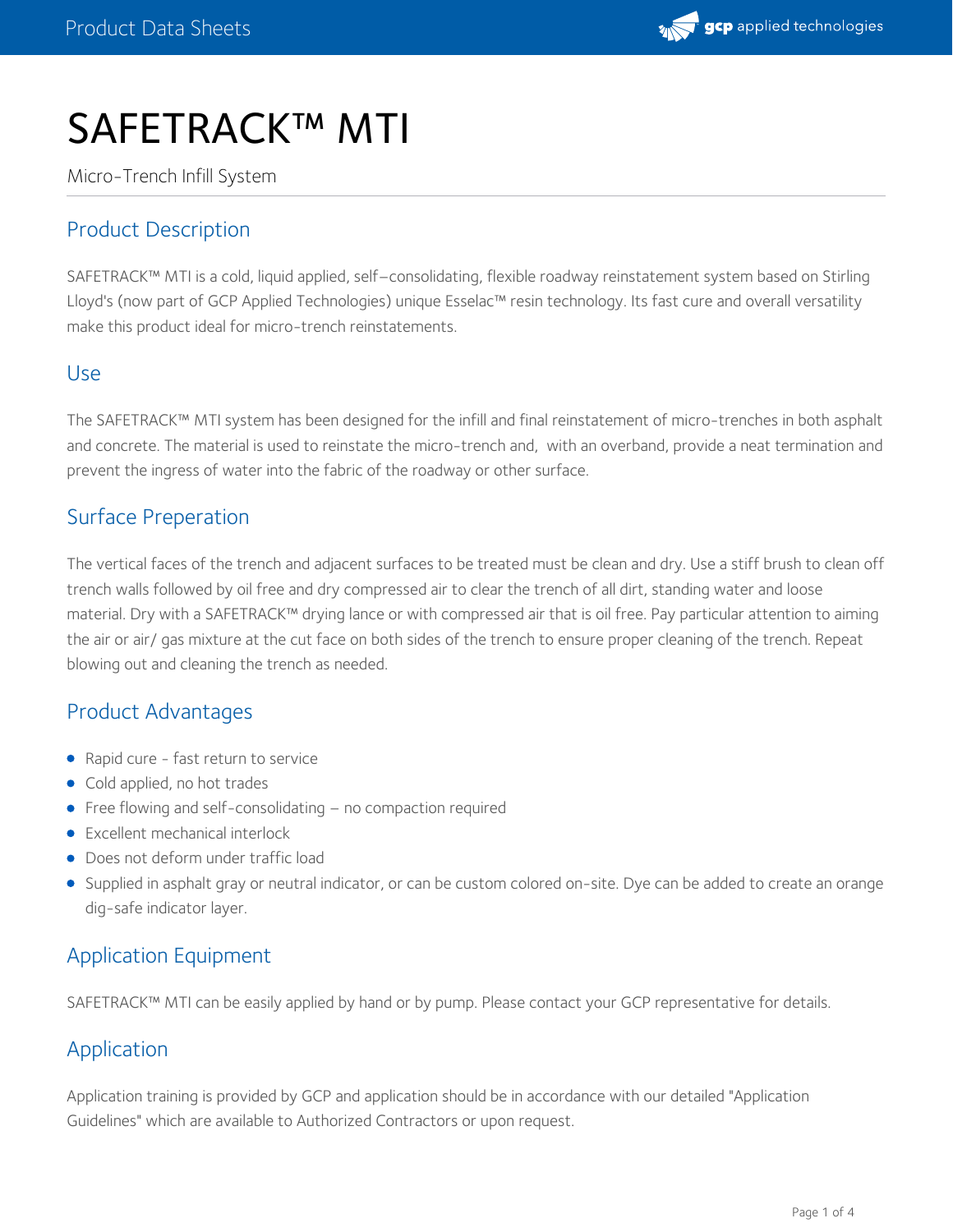

## Coverage

SAFETRACK™ MTI - 0.134 cubic feet per US gallon. Theoretical yield per pail and standard BPO Catalyst (Hardener Powder or Liquid): Approximately 3.6 US gallons. Yields and consumption rates are theoretical and make no provision for waste.



## SAFETRACK™ MTI Application

Temperature Range<sup>1</sup> 23 to 120°F

| TEMPERATURE <sup>2</sup> / SUBSTRATE | <b>TYPICAL WORKING LIFE</b> | <b>TYPICAL CURE TIME3</b> |
|--------------------------------------|-----------------------------|---------------------------|
| 95°F                                 | 7 minutes                   | 10 minutes                |
| 86°F                                 | 10 minutes                  | 20 minutes                |
| 77°F                                 | 13 minutes                  | 35 minutes                |
| 68°F                                 | 15 minutes                  | 50 minutes                |
| 59°F                                 | 12 minutes*                 | 40 minutes*               |

\* Based on the use of extra hardener powder. Please contact your local GCP representative for advice.

1. For temperatures outside this application range please contact your local GCP representative.

2. Based on material and substrate having similar temperatures.

3. SAFETRACK™ MTI can be overlaid with SAFETRACK™ MTI before it is fully cured.

#### **Overcoating**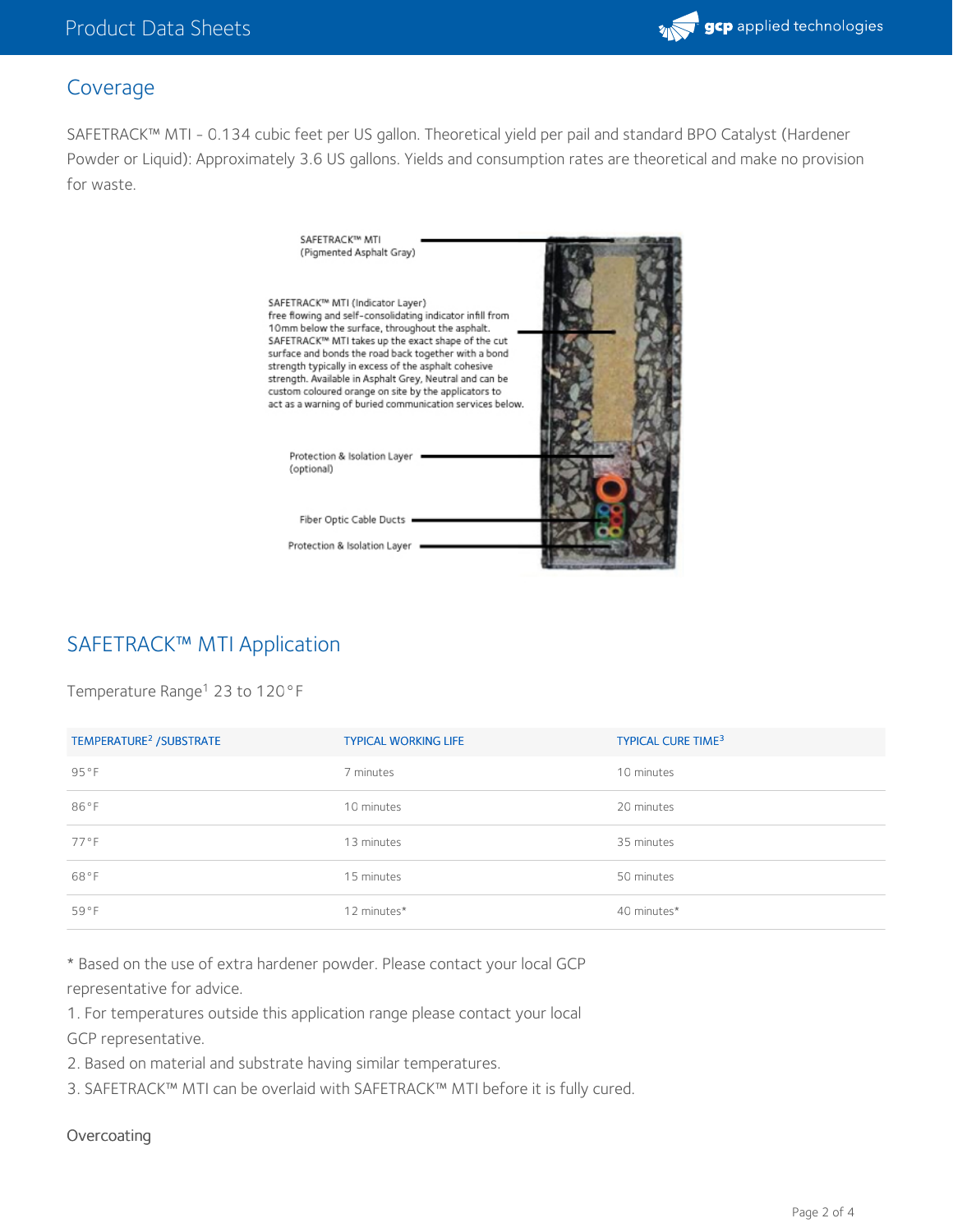

SAFETRACK™ MTI can be overlaid with the second pass of SAFETRACK™ MTI as soon as the initial cure of the indicator layer has taken place. There is no maximum overlaying time as the material chemically bonds to that already in place. The existing surfaces are required to be clean and dry.

### Color

Asphalt Gray Neutral Orange (for "dig-safe" indicator layer) Custom Ordered

#### Cleaning

All tools and equipment should be cleaned with acetone after use, before the material is allowed to cure.



## Packaging & Storage

Resin: 3.57 US Gal pail BPO Hardener Powder: Range of Pack sizes BPO Liquid Hardener: 5 Gallon Pail

All components of the SAFETRACK™ MTI system should be stored in cool, dry, protected conditions, out of direct sunlight and in accordance with the relevant Health & Safety regulations. Storage temperature must not exceed 77°F (25ºC). Do not store any component near naked flames or foodstuffs.

Stored in unopened containers, under the correct conditions, SAFETRACK™ MTI and the BPO hardener powder have a shelf life of six months. The BPO liquid hardener has a shelf life of 12 months. If the components are stored at higher temperatures the shelf life will be reduced. Please contact us for further details / advice.